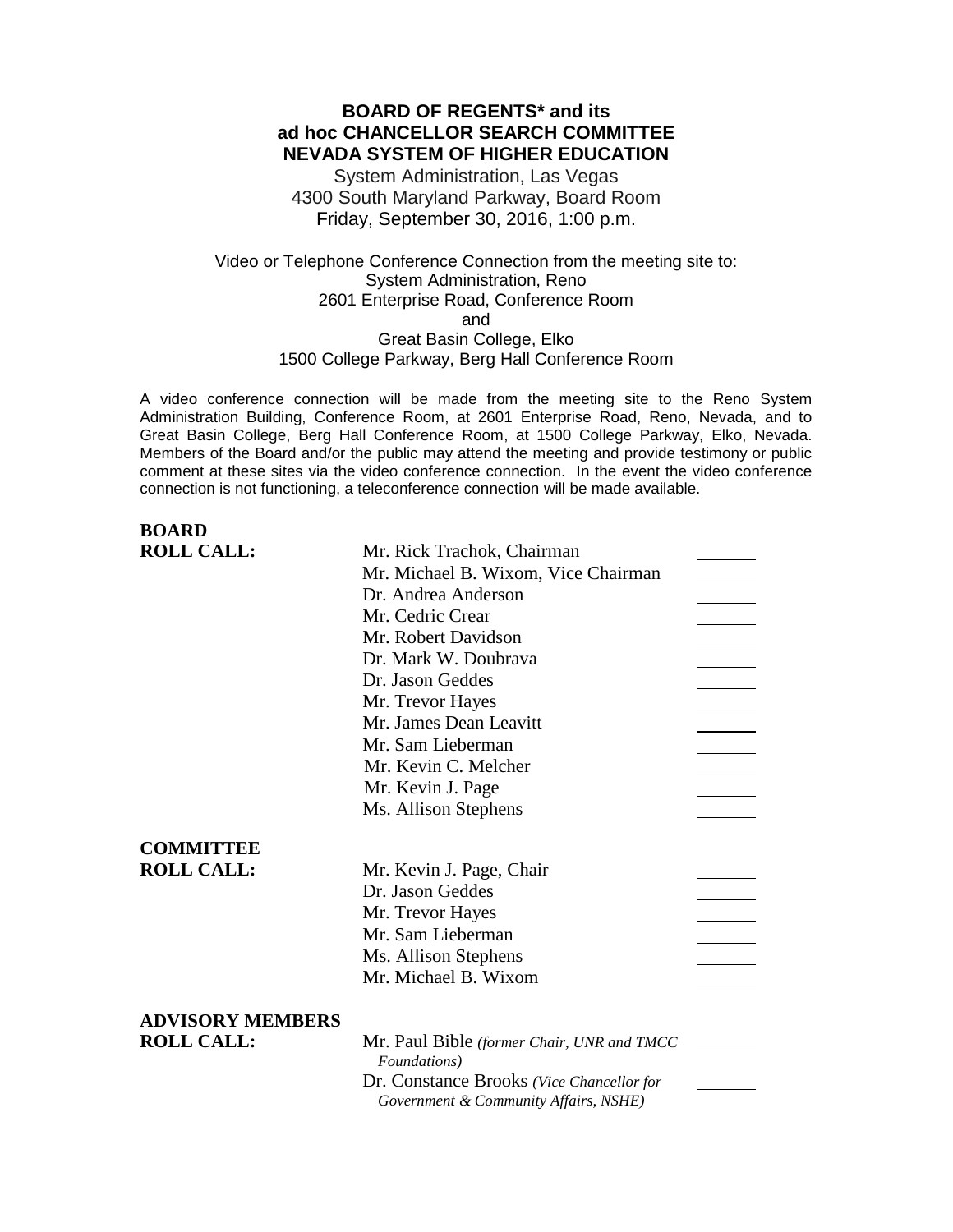# **ADVISORY MEMBERS**

| <b>ROLL CALL:</b> (continued) | Ms. Desiree DeCosta (Chair, Nevada Student<br>Alliance)      |  |
|-------------------------------|--------------------------------------------------------------|--|
|                               | Mr. Ken Evans (President, Urban Chamber of                   |  |
|                               | Commerce, Las Vegas)                                         |  |
|                               | Mr. Tom Gallagher (Trustee, DRI and UNLV                     |  |
|                               | Foundations)                                                 |  |
|                               | Mr. Peter Guzman (President, Latin Chamber                   |  |
|                               | of Commerce, Las Vegas)                                      |  |
|                               | Mr. Steve Hill (Executive Director, Governor's               |  |
|                               | Office of Economic Development)                              |  |
|                               | Dr. Marc A. Johnson (President, UNR)                         |  |
|                               | Mr. Matt McCarty (Member, Elko Chamber of                    |  |
|                               | Commerce & Chair, GBC IAC)                                   |  |
|                               | Ms. Kristin McMillan (President & CEO,                       |  |
|                               | Las Vegas Metro Chamber of Commerce)                         |  |
|                               | Dr. Camille Naaktgeboren (past Chair, CSN                    |  |
|                               | <b>Faculty Senate</b> )                                      |  |
|                               | Mr. Alok Pandey (Chair, Faculty Senate<br>Chairs)            |  |
|                               | Mr. Ngai Pindell (Vice Provost for Faculty<br>Affairs, UNLV) |  |
|                               | Mr. Vic Redding (Vice Chancellor for<br>Finance, NSHE)       |  |
|                               | Dr. Michael D. Richards (President, CSN)                     |  |

In addition to the ad hoc Chancellor Search Committee, this meeting is noticed as a meeting of the Board of Regents to allow other Regents who may wish to attend to participate.

#### **IMPORTANT INFORMATION ABOUT THE AGENDA AND PUBLIC MEETING**

**NOTE:** Below is an agenda of all items scheduled to be considered. Notification is hereby provided that items on the agenda may be taken out of the order presented, including moving an item to a different day if the meeting is noticed for more than one day, two or more agenda items may be combined for consideration, and an agenda item may be removed from the agenda or discussion relating to an item on the agenda may be delayed at any time.

In accordance with the Board of Regents' Bylaws, Title I, Article V, Section 20, items voted on may be the subject of a motion to reconsider at this meeting. A motion to reconsider an item may be made at any time before adjournment of this meeting. Similarly, if an item is tabled at any time during the meeting, it may, by proper motion and vote, be taken from the table and thereafter be the subject of consideration and action at any time before adjournment of this meeting.

\* The Board's Committee meetings take place in accordance with the agendas published for those Committees. Regents who are not members of the Committees may attend the Committee meetings and participate in the discussion of Committee agenda items. However, action items will only be voted on by the members of each Committee, unless a Regent is temporarily made a member of that Committee under Board of Regents' Bylaws, Title 1, Article VI, Section 6. The full Board of Regents will consider Committee action items in accordance with the Board of Regents' agenda published for the current or for a subsequent meeting.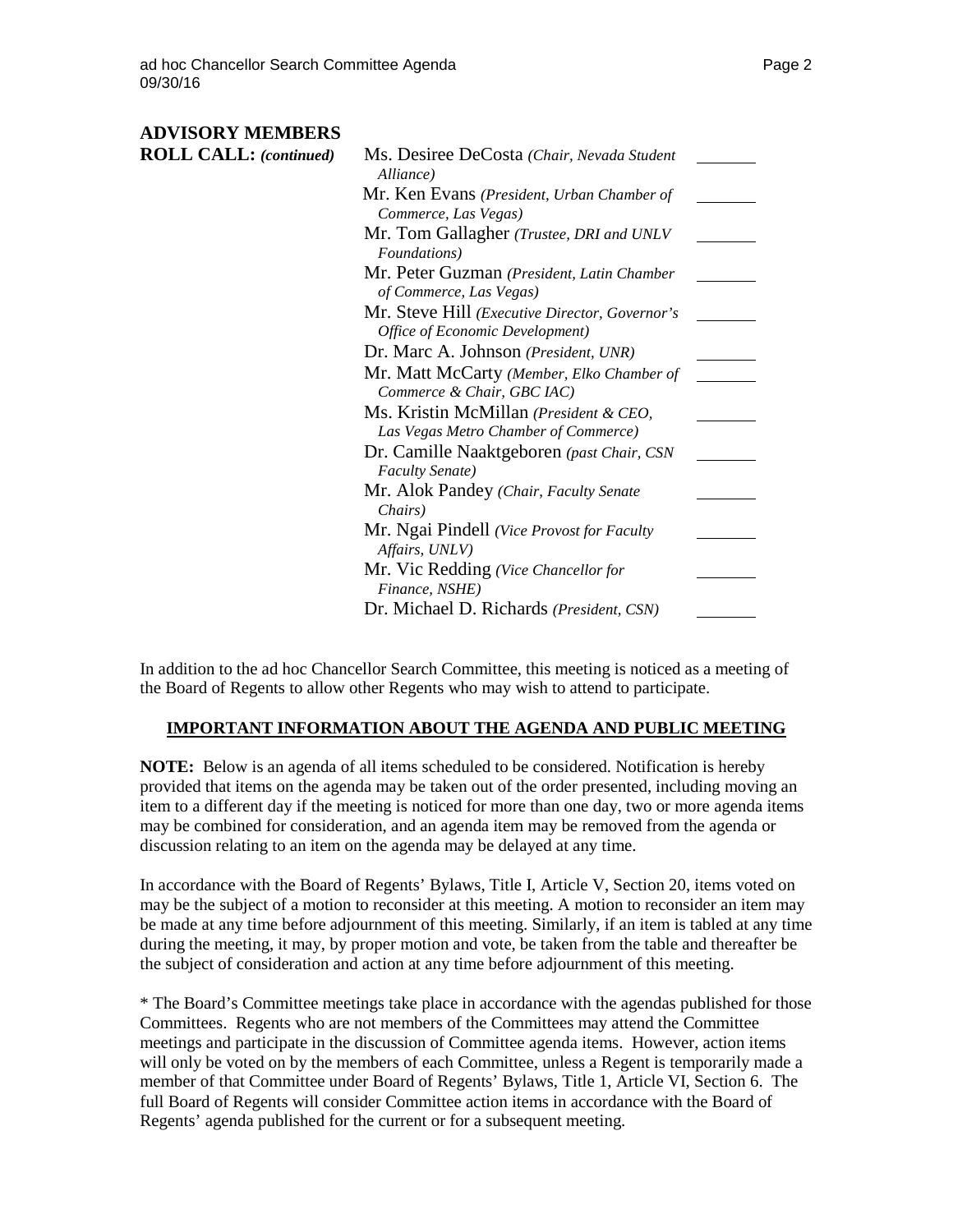In accordance with the Board of Regents' Bylaws, Title 1, Art. V, Section 13, a quorum may be gained by telephonic hookup.

Some agenda items are noted as having accompanying reference material. Reference material may be accessed on the electronic version of the agenda by clicking the reference link associated with a particular item. The agenda and associated reference material may also be accessed on the Internet by visiting the Board of Regents' website at:

#### <http://system.nevada.edu/Nshe/index.cfm/administration/board-of-regents/meeting-agendas/>

Many public libraries have publicly accessible computer terminals. Copies of the reference material and any additional support materials that are submitted to the Board of Regents' Office and then distributed to the members of the Board of Regents after the mailing of this agenda but before the meeting, will be made available as follows: 1. Copies of any such materials are available at the Board of Regents' Office at 2601 Enterprise Road, Reno, Nevada, and the Board of Regents' Office at 4300 South Maryland Parkway, Las Vegas, Nevada. A copy may be requested by calling Keri Nikolajewski at (702) 889-8426; 2. Copies of any such materials will also be available at the meeting site.

Reasonable efforts will be made to assist and accommodate physically disabled persons attending the meeting. Please call the Board office at (775) 784-4958 in advance so that arrangements may be made.

#### **1. PUBLIC COMMENT INFORMATION ONLY**

Public comment will be taken during this agenda item. No action may be taken on a matter raised under this item until the matter is included on an agenda as an item on which action may be taken. Comments will be limited to three minutes per person. Persons making comment will be asked to begin by stating their name for the record and to spell their last name. The Committee Chair may elect to allow additional public comment on a specific agenda item when that agenda item is being considered.

In accordance with Attorney General Opinion No. 00-047, as restated in the Attorney General's Open Meeting Law Manual, the Chair may prohibit comment if the content of that comment is a topic that is not relevant to, or within the authority of, the Board of Regents, or if the content is willfully disruptive of the meeting by being irrelevant, repetitious, slanderous, offensive, inflammatory, irrational or amounting to personal attacks or interfering with the rights of other speakers.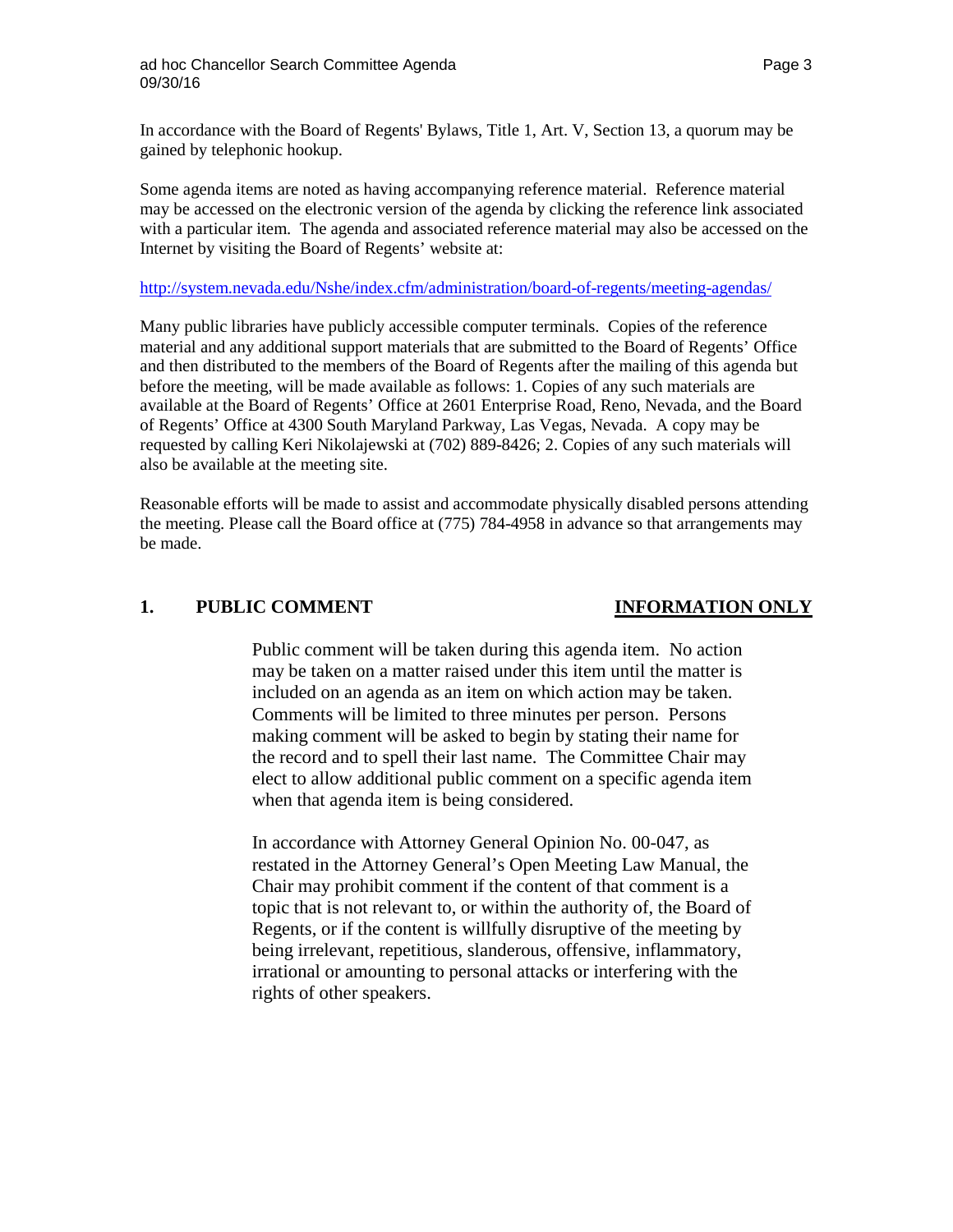## **2. CHAIR'S REPORT AND INTRODUCTIONS INFORMATION ONLY**

Chair Kevin J. Page will provide general remarks and update the ad hoc Chancellor Search Committee members regarding the chancellor search process. The Regents and advisory members of the ad hoc Chancellor Search Committee will be introduced.

## **3. ORGANIZATION AND PROCEDURE INFORMATION ONLY**

The Committee will discuss the essentials of a chancellor search, including the preparation of a position description; the method to be used to generate and screen applicants, including the method to be used to screen and select a search consultant if a search consultant is used; interviewing and checking references of semifinalists; interviewing finalists; arranging visits at different NSHE locations; and making a recommendation to the full Board of Regents. *[\(Ref. CS-3\)](http://system.nevada.edu/tasks/sites/Nshe/assets/File/BoardOfRegents/Agendas/2016/sept-mtgs/cs-ref/CS-3.pdf)*

## **4. NEVADA OPEN MEETING LAW INFORMATION ONLY**

The Committee will hear a presentation on and will discuss the Nevada Open Meeting Law as it relates to the chancellor search procedure.

## **5. SEARCH CONSULTANT FOR POSSIBLE ACTION**

The Committee will determine the need to hire a search consultant and will provide direction on the process to be followed in securing a potential consulting firm.

## **6. CHANCELLOR POSITION DESCRIPTION FOR POSSIBLE ACTION**

The Committee will begin its discussion on the role of the new chancellor and the desired characteristics of candidates for the chancellor position. The Committee may adopt, in whole or in part, a chancellor position description, or provide staff with directions in drafting a chancellor position description for future consideration by the Committee. *[\(Refs. CS-6a](http://system.nevada.edu/tasks/sites/Nshe/assets/File/BoardOfRegents/Agendas/2016/sept-mtgs/cs-ref/CS-6a.pdf) and [CS-6b\)](http://system.nevada.edu/tasks/sites/Nshe/assets/File/BoardOfRegents/Agendas/2016/sept-mtgs/cs-ref/CS-6b.pdf)*